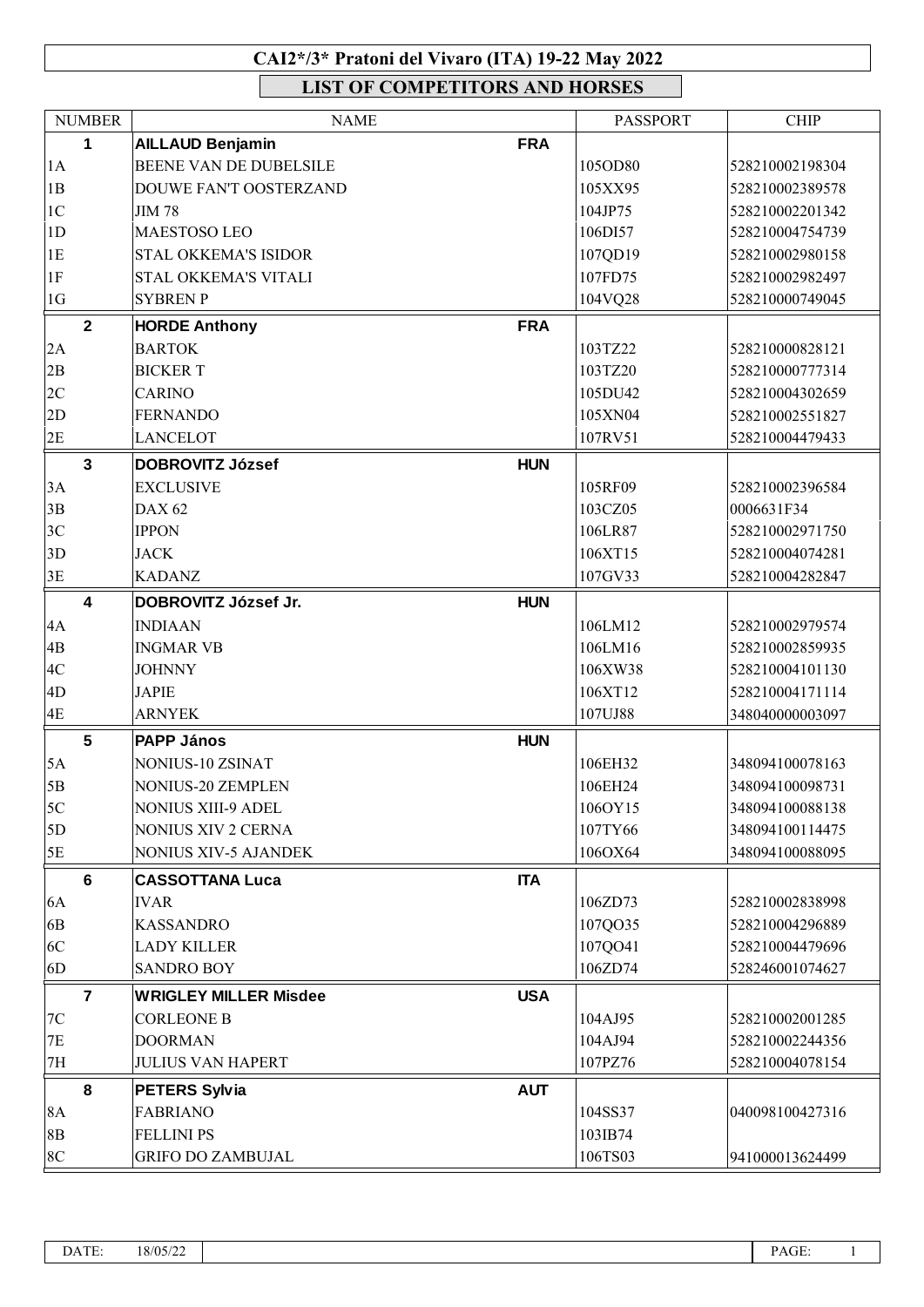## **CAI2\*/3\* Pratoni del Vivaro (ITA) 19-22 May 2022**

**LIST OF COMPETITORS AND HORSES**

| <b>NUMBER</b>   | <b>NAME</b>                                  |            | <b>PASSPORT</b>    | <b>CHIP</b>                        |
|-----------------|----------------------------------------------|------------|--------------------|------------------------------------|
| 9               | <b>ALETTI MONTANO Francesco</b>              | <b>ITA</b> |                    |                                    |
| 9A              | J HBC                                        |            | 107FP30            | 528210004151609                    |
| 9 <sub>B</sub>  | <b>KING ALMIRE</b>                           |            | 107FP18            | 528210004155055                    |
| 10              | <b>BAVARESCO Ivano</b>                       | <b>ITA</b> |                    |                                    |
| 10A             | <b>JANTAR</b>                                |            | 105ON02            | 956000000828633                    |
| 10B             | <b>PARYS</b>                                 |            | 105ON01            | 956000000825640                    |
| 11              | <b>CEI Ugo</b>                               | <b>ITA</b> |                    |                                    |
| 11A             | <b>ALEXANDER</b>                             |            | 102ZW77            | 528210000712223                    |
| 11B             | <b>FAVORY XII-10 FRODO</b>                   |            | 105YX69            | 703095600001749                    |
| 11C             | <b>HADORA</b>                                |            | 106NI77            | 528210002716246                    |
| 12              | <b>DIBAK Jozsef</b>                          | <b>ITA</b> |                    |                                    |
| 12A             | <b>KALLISTOS</b>                             |            | 107TS28            | 528210004077499                    |
| 12B             | <b>KAREL</b>                                 |            | 107TS27            | 528210004755791                    |
| 14              | <b>FORMIA Alessandro</b>                     | <b>ITA</b> |                    |                                    |
| 14A             | <b>LEANDRE</b>                               |            | 107TS31            | 528210004476802                    |
| 14B             | <b>LUXOR S</b>                               |            | 107TS32            | 528210004483205                    |
|                 |                                              |            |                    |                                    |
| 15              | <b>PROIETTI Giorgio</b>                      | <b>ITA</b> |                    |                                    |
| 15A<br>15B      | <b>CONVERSANO XXIV701</b><br><b>VEDORCIA</b> |            | 106JK11<br>105DV76 | 642019820638451<br>941000011398656 |
|                 |                                              |            |                    |                                    |
| 16              | <b>TAVCAR Miha</b>                           | <b>SLO</b> |                    |                                    |
| 16A             | 29 CONVERSANO KRABBE XXV-4                   |            | 107HH82            | 191100000611436                    |
| 16B             | 639 CONVERSANO CAPRA IV                      |            | 104UC54            | 705100000072580                    |
| 16C             | 32 CONVERSANO TROFETTA XIV-2                 |            | 107UG64            | 191100000614037                    |
| 17              | <b>CIVIDINI Cristiano</b>                    | <b>ITA</b> |                    |                                    |
| 17A             | <b>GLADIADOR DEL EQUISPORT</b>               |            | 107KS30            | 941000012762699                    |
| 18              | <b>CIVIDINI Cristiano</b>                    | <b>ITA</b> |                    |                                    |
| 18 <sub>B</sub> | <b>KARELTJE</b>                              |            | 107KJ56            | 528210004344710                    |
| 19              | <b>GRASSO Gabriele</b>                       | <b>ITA</b> |                    |                                    |
| 19A             | <b>HENDRIK</b>                               |            | 106AX90            | 528210002803364                    |
| 20              | <b>SCHUDDINCK Denny</b>                      | <b>BEL</b> |                    |                                    |
| 20A             | ARAN VAN TER BEKE                            |            | 103XT79            | 968000003929752                    |
| 21              | <b>CASSOTTI Mirko</b>                        | <b>ITA</b> |                    |                                    |
| 21A             | <b>JOY BOY H</b>                             |            | 106PA98            | 528210004142388                    |
| 22              | <b>CRIMELLA Matteo</b>                       | <b>ITA</b> |                    |                                    |
| 22A             | <b>CAMPARI</b>                               |            | 106QK01            | 276098510093481                    |
|                 |                                              |            |                    |                                    |
| 23              | <b>PECOLLO Emily</b>                         | <b>ITA</b> |                    |                                    |
| 23A             | KEULSE HOEVE'S JOB                           |            | 22241A             |                                    |
| 24              | <b>SALGHINI Anita</b>                        | <b>ITA</b> |                    |                                    |
| 24A             | <b>QUIRINA</b>                               |            | 105DT36            |                                    |
| 25              | <b>BONETTI Alessandro</b>                    | <b>ITA</b> |                    |                                    |
| 25A             | <b>EZIOR</b>                                 |            | 106UW43            | 250258500144443                    |
| 26              | <b>RANZETTI BRICCHETTIGiulia</b>             | <b>ITA</b> |                    |                                    |
| 26A             | <b>STARWIN'S FENDT</b>                       |            | 106JX93            | 528210004083439                    |
| 27              | <b>BRILLANTINO Giorgia</b>                   | <b>ITA</b> |                    |                                    |
| 27A             | <b>CAPRICHOSO</b>                            |            | 105OP85            |                                    |
|                 |                                              |            |                    |                                    |
| DATE:           | 18/05/22                                     |            |                    | PAGE:<br>$\overline{2}$            |